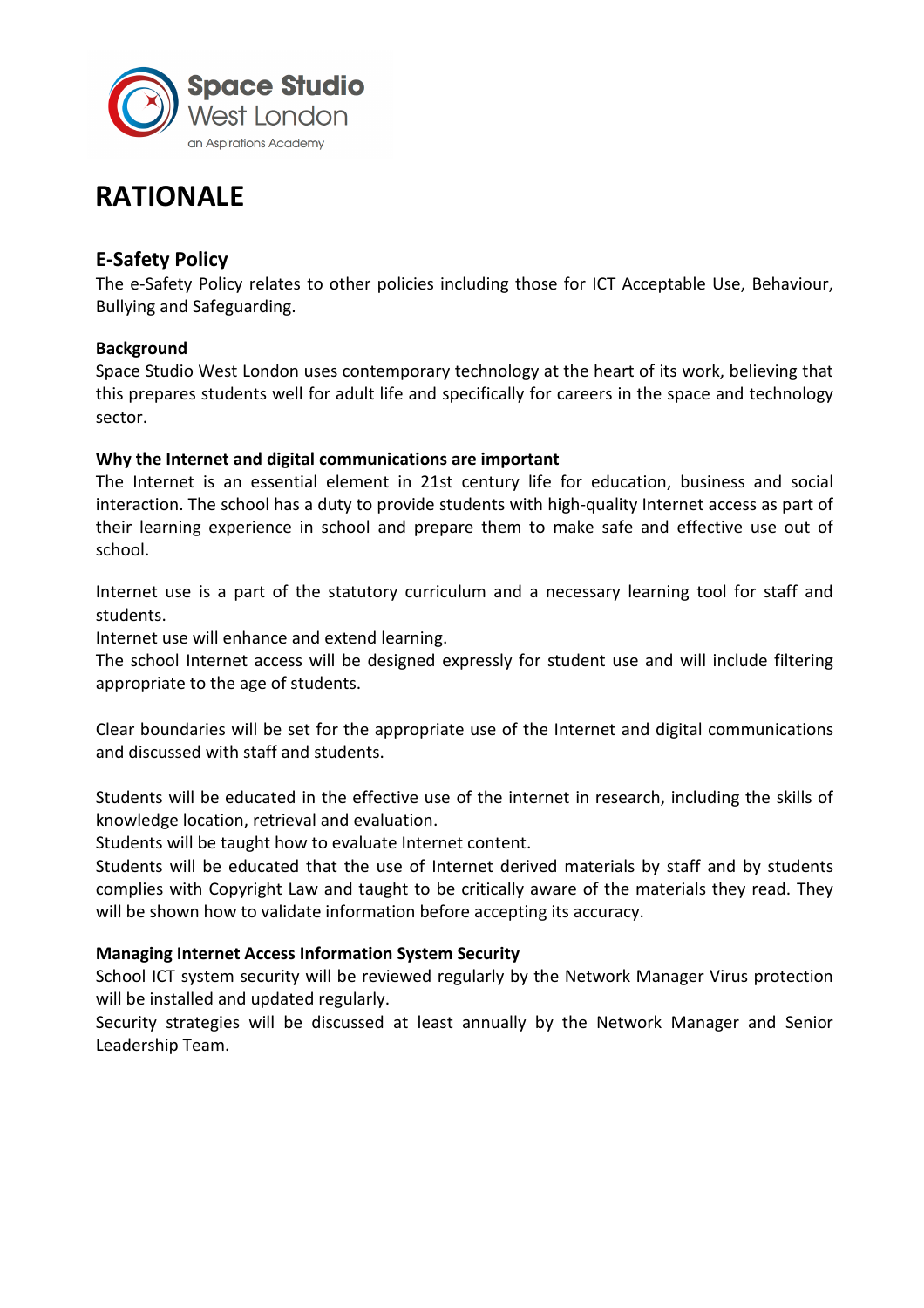# **E-mail**

Students may only use approved e-mail accounts on the school system Students will be taught to:

- immediately tell a teacher if they receive offensive e-mail
- not reveal their personal details or those of others, or arrange to meet anyone without specific permission
- treat incoming e-mail as suspicious and attachments not opened unless the author is known
- not forward on chain letters

# **Published content and the school web site**

Staff or student personal contact information will not generally be published. Any contact details given online should be those of the school office.

The Principal or Designated Senior Person will take overall editorial responsibility and ensure that published content is accurate and appropriate.

# **Publishing students' images and work**

Photographs that include students will be selected carefully so that individual students cannot be identified or their image misused.

Students' full names will not be used anywhere on a school website or other on-line space, particularly in association with photographs.

Written permission from parents or carers is obtained when students join the School before photographs of students are published on the School website or in any other medium.

Work will only be published with the permission of the student and parents/carers.

# **Social Networking and personal publishing**

Students will be given e-safety guidance on safe Internet use both in and out of school. This will include:

- never to give out personal details of any kind which may identify them, their friends or their location
- not to place personal photos on any social network space without considering how the photo could be used now or in the future
- to only invite known friends and deny access to others when using social networking and instant messaging services

Students will be advised on security and encouraged to set passwords, to deny access to unknown individuals and to block unwanted communications.

# **Managing Filtering**

The school will work in partnership with the ISP to ensure that systems to protect students are reviewed and improved.

If staff or students discover an unsuitable site, it must be reported to the Network Manager or Designated Senior Person.

The Network Manager is responsible for ensuring that regular checks are made to ensure that the filtering methods selected are appropriate, effective and reasonable.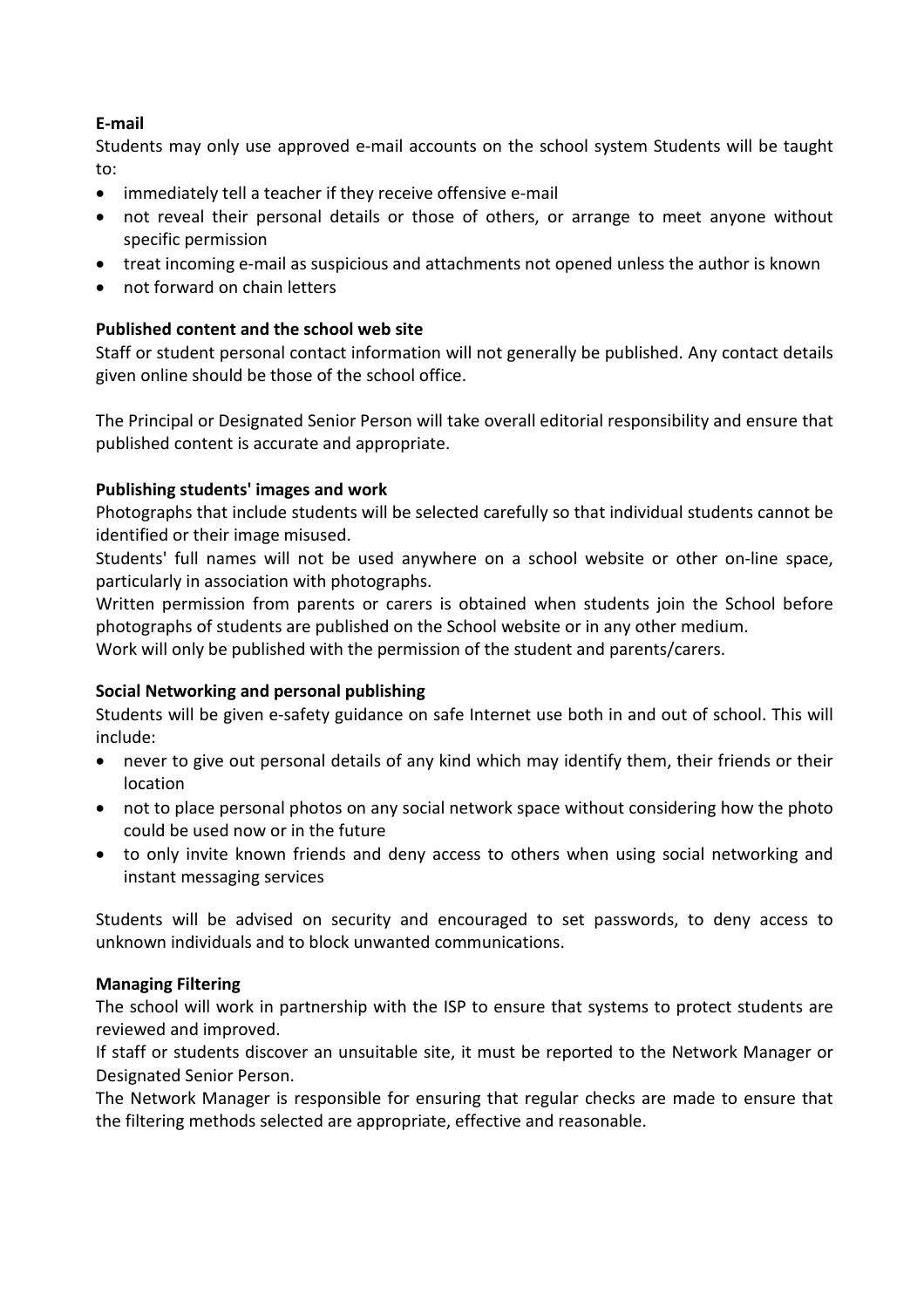# **Managing Video-Conferencing**

In school, video conferencing should use the educational broadband network to ensure quality of service and security rather than the Internet.

Students should ask permission from the supervising teacher before making or answering a video conference call.

Video conferencing will be appropriately supervised for the students' age.

#### **Managing Emerging Technologies**

Emerging technologies will be examined for educational benefit and a risk assessment will be carried out before use in school is allowed.

Technologies such as mobile 'phones with wireless Internet access may under some circumstances bypass the school filtering systems and present a new route to undesirable material and communications. The Network Manager will do all that is reasonably practical to prevent this.

Mobile phones are encouraged to be brought on the School site to support students' learning but the sending of abusive or inappropriate text messages is forbidden.

The use by students of cameras in mobile 'phones will be kept under review.

Games machines including the Sony PlayStation, Microsoft Xbox and others have Internet access which may not include filtering. Care is required in any use in school or other officially sanctioned location. They may only be used in school with staff permission and supervision.

#### **Protecting Personal Data**

Personal data will be recorded, processed, transferred and made available according to the Data Protection Act 1998.

# **Policy Decisions authorising Internet access**

All staff must read and sign the 'Acceptable use policy' before using any School ICT resource.

The school will maintain a current record of all staff and students who are granted access to School ICT systems.

Students must apply for internet access individually by agreeing to comply with the 'Acceptable use policy'.

Parents/carers will be asked to sign and return a consent form based on part of the 'Acceptable use policy'.

The school will take all reasonable precautions to prevent access to inappropriate material. However, due to the international scale and linked nature of internet content, it is not possible to guarantee that unsuitable material will never appear on a computer connected to the school network. The school cannot accept liability for any material accessed, or any consequences of internet access, although it will do all that is possible to reduce the risk of inappropriate material being accessed.

The Network Manager will monitor the network regularly to establish that the e-safety policy is adequate and that the implementation of the e-safety policy is appropriate and effective.

#### **Handling e-safety complaints**

Complaints of internet misuse will be referred to a member of the Senior Leadership Team. Any complaint about staff misuse will be referred to the Principal.

Complaints of a child protection nature must be dealt with in accordance with the School child protection procedures.